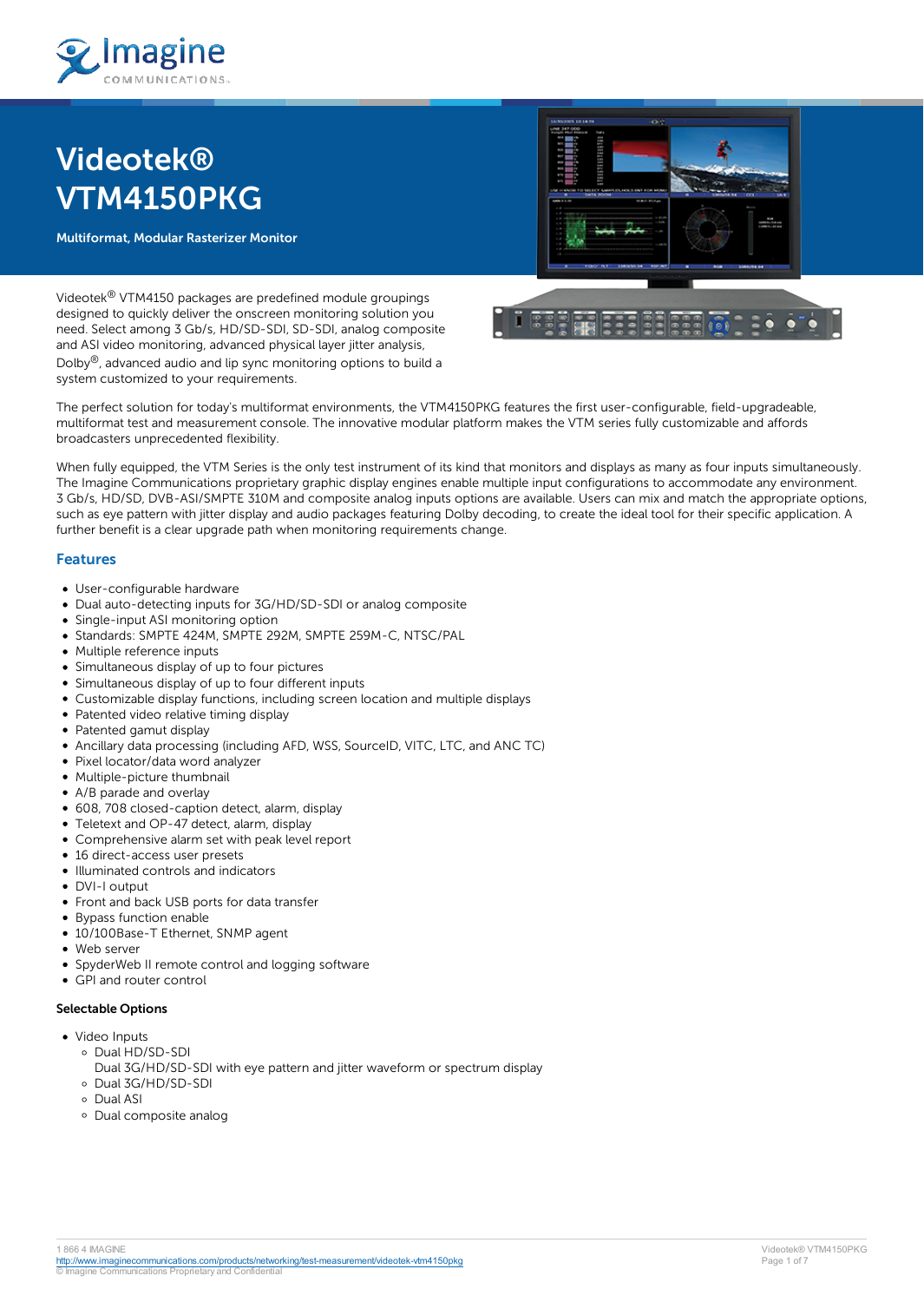- Audio
	- Metering and monitoring of up to eight channels of analog, AES/EBU or embedded audio
	- Dolby® Digital, Dolby Surround EX, Dolby E, Dolby Pro-Logic® I formats
	- Dolby decoded outputs
	- Loudness metering and alarm
	- Multiple audio Lissajous displays

### **Details**

The VTM Series is loaded with features designed to enhance the user experience, including illuminated controls, simple navigation and a compact 1RU console. Favorite display configurations are instantly recalled using assignable one-touch presets. Whether customized with specially selected options or preconfigured by Imagine Communications experts, the VTM4150 is the ideal choice for any facility. The console is easily configured via direct access to display functions, selectable screen location and context-sensitive pop-up menus. The intuitive navigation system enables easy access to all functions for even the most inexperienced users.

All VTM4150PKG base models feature the patented Q-SEE™ technology, which enables users to configure a common XGA monitor for any specific need. Whether the desire is for full screen, quadrant with picture thumbnail or the convenient MULTI mode, Q-SEE can make it happen. Choose from waveform, vector, gamut, audio, picture and timing displays, and place each in any quadrant on the screen.

Q-SEE is just one more way the VTM Series proves itself as the most versatile instrument in its class. When equipped with the proper input options, the VTM Series can output four different waveforms to the Q-SEE display, from four distinct signals — in essence, handling a job that used to require four separate monitoring systems.

VTM4150PKG options include dual 3G/HD/SD-SDI eye pattern with jitter display, dual 3G/HD/SD-SDI, dual HD/SD-SDI, dual ASI and dual analog composite inputs, advanced audio analysis with CineSound® Surround display and comprehensive Dolby decoding. The SD-SDI and SD-SDI eye pattern inputs can be field-upgraded to HD/SD with the purchase of an unlock key.

# **Specifications**

*Specifications and designs are subject to change without notice*

#### **VIDEO**

#### **HD/SD-SDI Input Module (TVM-VTM-SDI-H-F)**

Two looping inputs accepting SD SMPTE 259M-C formats or HD SMPTE 292M formats including: 525/59.94, 625/50, 1080i/60, 1080i/59.94, 1080i/50, 1080p/30, 1080p/29.97, 1080p/25, 1080p/24, 1080p/23.98, 1080p/30sF, 1080p/29.97sF, 1080p/25sF, 1080p/24sF, 1080p/23.98sF, 720p/60, 720p/59.94, 720p/50, 720p/30, 720p/29.97, 720p/24 and 720p/23.98

| Data Rate                 | 270 Mb/s, 1.485 Gb/s, auto-detect                    |
|---------------------------|------------------------------------------------------|
| Connectors                | 4 BNCs, Hi-Z passive looping                         |
| Level                     | 800 mV, nominal                                      |
| Input EQ                  | 270 Mb/s: 250 m of 8281<br>1.485 Gb/s: 100 m of 8281 |
| Return Loss               | $\le$ -15 dB, 5 MHz to 1.485 GHz                     |
| <b>SDI Monitor Output</b> | Follows the selected digital input                   |
| Data Rate                 | 270 Mb/s and 1.485 Gb/s                              |
| Connector                 | <b>BNC</b>                                           |
| Level                     | 800 mV, nominal                                      |

# **3G/HD/SD-SDI INPUT MODULE (TVM-VTM-3GB-F)**

Two looping inputs accepting 3 Gb/s SMPTE 424M inputs, SD SMPTE 259M-C formats or HD SMPTE 292M formats, including 525/59.94, 625/50, 1080i/60, 1080i/59.94, 1080i/50, 1080p/60, 1080p/59.94, 1080p/50, 1080p/30, 1080p/29.97, 1080p/25, 1080p/24, 1080p/23.98, 1080p/30sF, 1080p/29.97sF, 1080p/25sF, 1080p/24sF, 1080p/23.98sF, 720p/60, 720p/59.94, 720p/50, 720p/30, 720p/29.97, 720p/24 and 720p/23.98

| Data Rate       | 270 Mb/s, 1.485 Gb/s, 2.97 Gb/s, auto-detect                                                                  |
|-----------------|---------------------------------------------------------------------------------------------------------------|
| Input Impedance | 75 ohms, active looping                                                                                       |
| Input $EQ$      | Up to 250 m, Belden 8281 at 270 Mb/s, 100 m, Belden 8282 at 1.485 Gb/s or 800 m, Belden<br>1694A at 2.97 Gb/s |
| Return Loss     | ≤-25 dB, 5 to 270 MHz; ≤-15 dB, 270 MHz to 1.5 GHz; ≤-10 dB, 1.5 to 2.97 GHz                                  |
| Connector       | BNC.                                                                                                          |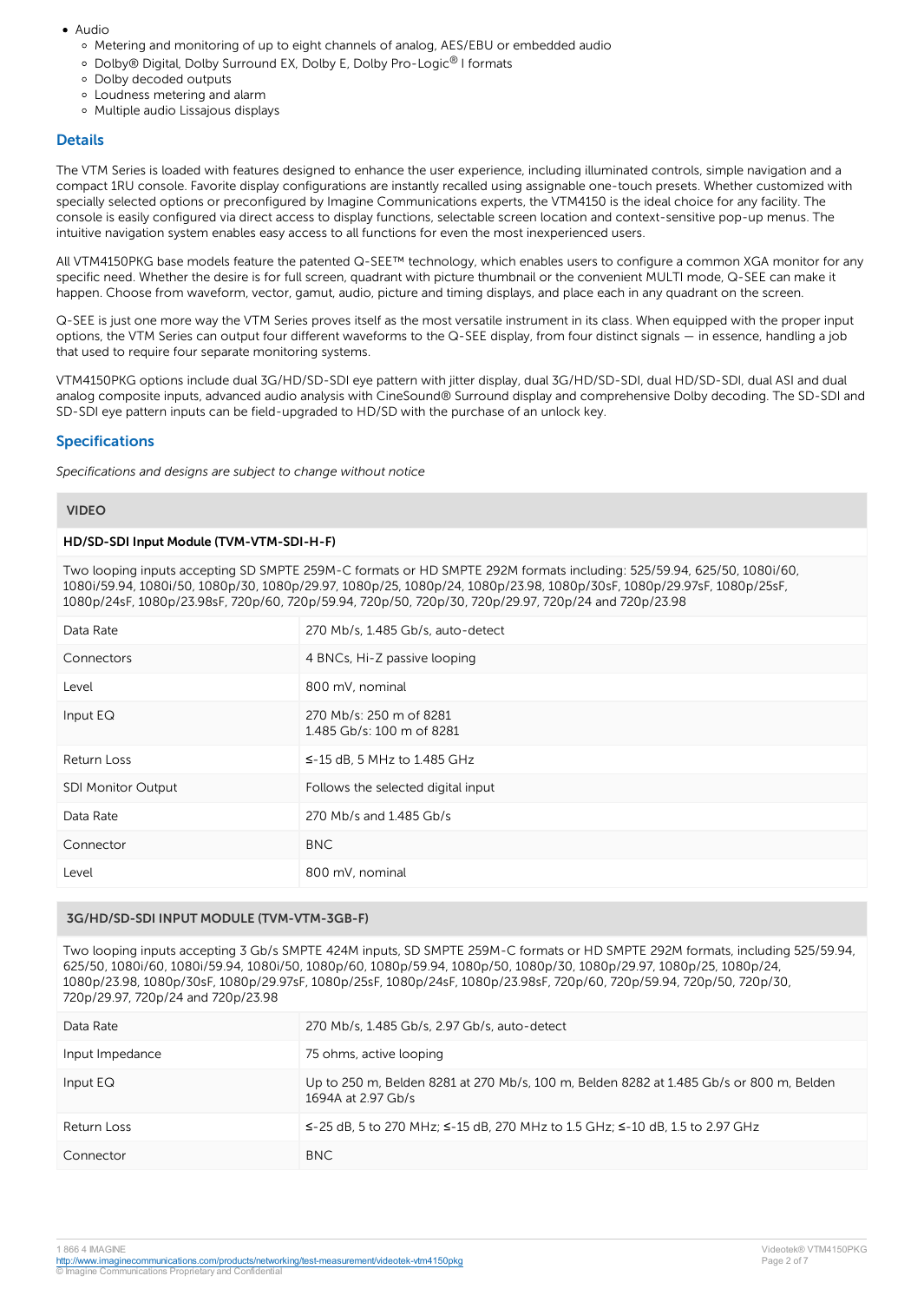## **ASI INPUT MODULE (TVM-VTM-ASI-F)**

Two looping inputs accepting DVB-ASI or SMPTE 310M signals, auto detect. Monitoring of ATSC PSIP or DVB PSI tables. ETSI TR 101-290 priority 1, 2 and 3 alarms including buffer errors

| Input Data Rate            | DVB-ASI: 270 Mb/s, maximum payload 120 Mb/s<br>SMPTE 310M: 19.393 Mb/s, or 38.785 Mb/s                                                                                                                                                                                                                                               |
|----------------------------|--------------------------------------------------------------------------------------------------------------------------------------------------------------------------------------------------------------------------------------------------------------------------------------------------------------------------------------|
| Input Connectors           | 4 BNCs, Hi-Z passive looping                                                                                                                                                                                                                                                                                                         |
| Input Level                | 800 mV, nominal                                                                                                                                                                                                                                                                                                                      |
| Input EQ                   | 250 m, Belden 8281                                                                                                                                                                                                                                                                                                                   |
| <b>Return Loss</b>         | $\le$ -15 dB, 5 to 270 MHz                                                                                                                                                                                                                                                                                                           |
| <b>Monitor Output</b>      | Follows the selected digital input                                                                                                                                                                                                                                                                                                   |
| Output Level               | 800 mV, nominal                                                                                                                                                                                                                                                                                                                      |
| Output Data Rate           | DVB-ASI: 270 Mb/s<br>SMPTE 310M: 19.393 or 38.785 Mb/s                                                                                                                                                                                                                                                                               |
| <b>Output Connector</b>    | <b>BNC</b>                                                                                                                                                                                                                                                                                                                           |
| <b>ATSC Display Tables</b> | PAT (Program Association Table)<br>INFO (from the Program and System Information Protocol (PSIP))<br>PMT (Program Map Table)<br>MGT (Master Guide Table)<br>VCT (Virtual Channel Table)<br>RRT (Region Rating Table)<br>STT (System Time Table)<br>EIT (Event Information Table)<br>EPG (Electronic Program Guide)<br>BW (Bandwidth) |
| DVB Display Tables         | PAT (Program Association Table)<br>INFO (from the Program and Information Table (SI))<br>PMT (Program Map Table)<br>EIT (Event Information Table)<br>CAT (Conditional Access Table)<br>NIT (Network Information Table)<br>SDT (Service Description Table)<br>BW (Bandwidth)                                                          |

# **JITTER EVALUATIONINPUT MODULE(TVM-VTM-JEM3-F)**

| Two looping inputs accepting SD SMPTE 259M-C, HD SMPTE 292M and 3G SMPTE 424M formats |                                                                                                 |
|---------------------------------------------------------------------------------------|-------------------------------------------------------------------------------------------------|
| Data Rate                                                                             | 270 Mb/s, 1.485 Gb/s, 2.97 Gb/s auto-detect                                                     |
| Connectors                                                                            | 4 BNCs, Hi-Z active-looping                                                                     |
| Level                                                                                 | 800 mV, nominal                                                                                 |
| Input EQ                                                                              | 270 Mb/s: 250 m, Belden 8281<br>1.485 Gb/s: 80 m, Belden 8281<br>2.97 Gb/s: 40 m, Belden 8281   |
| Return Loss                                                                           | $\le$ -15 dB 5 MHz to 1.485 GHz                                                                 |
| SDI Monitoring Output                                                                 | Follows the selected digital input                                                              |
| Output Data Rate                                                                      | 270 Mb/s and 1.485 Gb/s, 2.97 Gb/s                                                              |
| <b>Output Connector</b>                                                               | <b>BNC</b>                                                                                      |
| Output Level                                                                          | 800 mV, nominal                                                                                 |
| Jitter Demod                                                                          | Displays pk-pk jitter as a bar graph and numeric readout, jitter waveform or frequency spectrum |
| Bar Graph                                                                             | 0 to 1 UI or 0 to 0.2 UI with numeric readout                                                   |
| Filter                                                                                | 10 Hz $+2$ Hz<br>$1$ kHz $\pm$ 5%<br>10 kHz $\pm$ 5%<br>100 kHz +5%                             |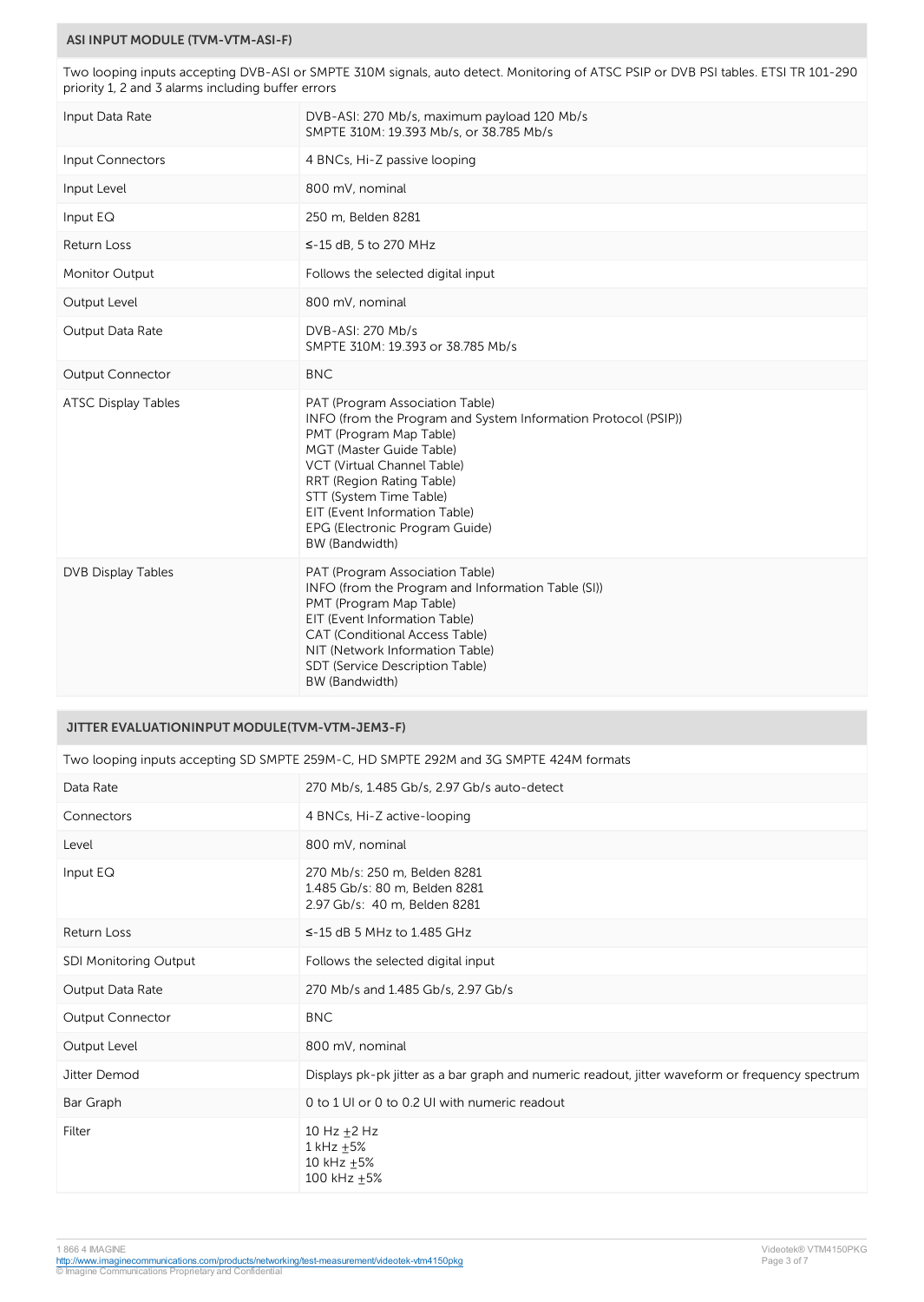| Waveform                  | Synchronized with video<br>1 H, 2 H, 1 V or 2 V sweep rate<br>Line-select may be applied                 |
|---------------------------|----------------------------------------------------------------------------------------------------------|
| Frequency Plot            | Displays a frequency histogram from the filter setting up to a maximum frequency of 1 or 5<br><b>MHz</b> |
| Eye Parameter Measurement | Amplitude, rise time, fall time                                                                          |
| Measurement Bandwidth     | 250 kHz to 2250 MHz<br>$-3$ to $+1$ dB relative to 750 MHz                                               |
| Filters                   | $10$ Hz +2 Hz<br>100 Hz +10 Hz<br>1 kHz +100 Hz                                                          |
| Amplitude                 | $±2%$ with a displayed waveform of 800 mV                                                                |
| Overshoots                | +2% with a displayed overshoot of 10%<br>20% maximum                                                     |
| Rise and Fall Time        | Within 2% of the displayed rise/fall time                                                                |

## **ANALOGINPUT MODULE (TVM-VTM-ACV-2-F)**

Two looping inputs, NTSC/PAL composite video, auto detect Signal Level 1 V pk-pk Input Impedance Hi-Z, looping Return Loss ≤-45 dB 100 kHz to 5 MHz DC Restore Clamp Time Back Porch DC Restorer Level Shift Due to Pres. Or Absence of Burst ≤1 IRE/unit DC Restorer Level Shift with Change from 50% APL to 10% APL or to 90% APL ≤1 IRE/unit DC Restorer 60 Hz Attenuation: Slow

≤5% Fast ≥90% Maximum Input Amplitude (AC+DC) 2.5 to -1.5 VDC restorer off, ±3.0 VDC restorer on

| <b>REFERENCE</b>                                                                         |                                                                                                                        |  |
|------------------------------------------------------------------------------------------|------------------------------------------------------------------------------------------------------------------------|--|
| Analog blackburst, NTSC/PAL composite video, tri-level sync auto detect (per SMPTE 274M) |                                                                                                                        |  |
| Levels                                                                                   | 286 mV pk-pk +6 dB (blackburst NTSC)<br>300 mV pk-pk +6 dB (PAL sync and burst)<br>600 mV pk-pk +3 dB (tri level Sync) |  |
| Impedance                                                                                | Selectable Hi-Z looping or 75 ohms Terminating                                                                         |  |
| Return Loss                                                                              | $\le$ -40 dB, 100 kHz to 5 MHz                                                                                         |  |
| Connectors                                                                               | <b>BNC</b>                                                                                                             |  |
|                                                                                          |                                                                                                                        |  |

| <b>DVI-I OUTPUT</b> |
|---------------------|
|---------------------|

| Digital Levels    | Per DDWG DVI rev1                                                                          |
|-------------------|--------------------------------------------------------------------------------------------|
| R, G, B Levels    | Selectable 0.7 or 1 V pk-pk, nominal                                                       |
| Pixel Rate        | $65$ Mp/s                                                                                  |
| R, G, B Impedance | 75 ohms                                                                                    |
| Horizontal Sync   | Negative TTL pulse @ 48,363 Hz +1%                                                         |
| Vertical Sync     | Negative TTL pulse @ 60.004 Hz +1%                                                         |
|                   |                                                                                            |
| Display Accuracy  | +1% waveform<br>$+1^{\circ}$ vector<br>$\pm$ 37 ns timing digital<br>+300 ns timing analog |
| Connector         | 29-pin DVI-I, female                                                                       |

<http://www.imaginecommunications.com/products/networking/test-measurement/videotek-vtm4150pkg><br>© Imagine Communications Proprietary and Confidential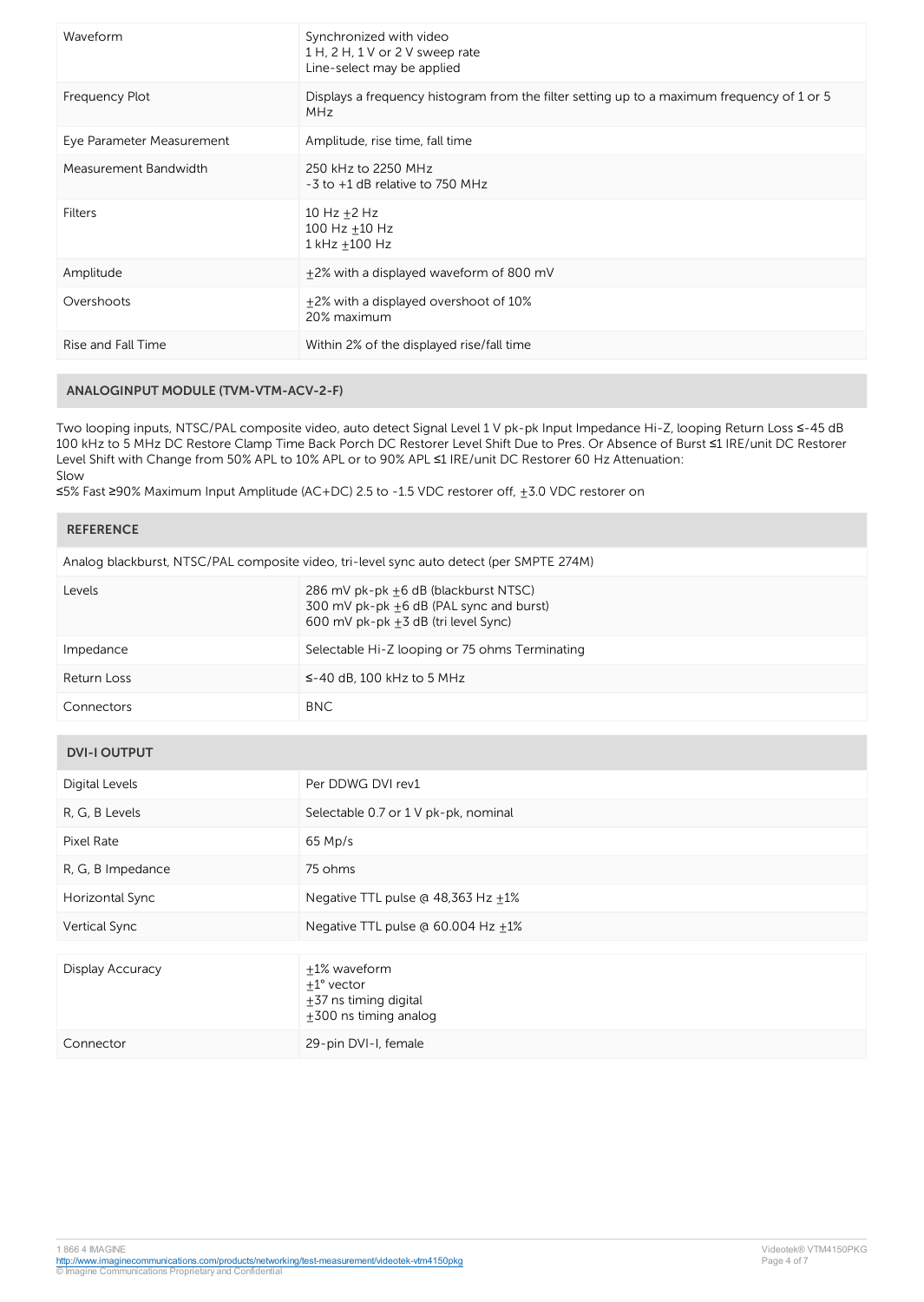# **AUDIO OPTIONS**

| Inputs (Analog)                    | 8 monophonic or four stereo channels, balanced or unbalanced                                                                                                                                 |
|------------------------------------|----------------------------------------------------------------------------------------------------------------------------------------------------------------------------------------------|
| Maximum Input Level                | $+24$ dBu                                                                                                                                                                                    |
| Input Connector                    | 37-pin D-sub, male                                                                                                                                                                           |
| Impedance                          | >20 k ohms                                                                                                                                                                                   |
| Inputs (Digital)                   | 16 embedded audio channels, 4 or 8 AES/EBU serial digital pairs, (option dependent) Optional<br>Dolby <sup>®</sup> E or AC-3 stream                                                          |
| Input Connectors                   | 4 or 8, BNC, female                                                                                                                                                                          |
| Impedance                          | 75 ohms                                                                                                                                                                                      |
| Outputs (Analog)                   | 8 monophonic or 4 stereo channels, balanced or unbalanced, follows selected audio input;<br>Dolby® inputs produce a 2-channel mix down and/or full 8-channel decode                          |
| Output Level                       | +24 dBu max<br>+6 to -50 dB adjustable<br>For digital audio, -20 dBFS produces a +4 dBu analog output level                                                                                  |
| <b>Output Connector</b>            | 37-pin D-sub, male, shared with inputs                                                                                                                                                       |
| Impedance                          | 10 ohms unbalanced or 20 ohms balanced, nominal                                                                                                                                              |
| Signal To Noise: Outputs (Digital) | 100 dB (relative to signal level out of +24 dBu), typical 4 AES/EBU and one Dolby <sup>®</sup> Digital,<br>Dolby <sup>®</sup> E, or AES stream embedded in the selected digital video source |
| Output Connector                   | 4 BNC, female shared with input                                                                                                                                                              |
| Impedance                          | 75 ohms                                                                                                                                                                                      |
| <b>CAPTIONING</b>                  |                                                                                                                                                                                              |
| CC608                              | <b>EIA/CEA-608-E</b>                                                                                                                                                                         |
| CC708/DTVCC                        | EIA/CEA-708-D                                                                                                                                                                                |
| Teletext                           | EN 300 706 Presentation Level 1 teletext and subtitles                                                                                                                                       |
| <b>HD Teletext</b>                 | OP-47 delivery of EN 300 706 teletext and subtitles                                                                                                                                          |
|                                    |                                                                                                                                                                                              |
| <b>CONTROL</b>                     |                                                                                                                                                                                              |
| <b>GPI</b>                         | 9 total with 4 input and 5 preset recall selections or individually user configured                                                                                                          |
| GPO                                | 2 alarms, user-configured                                                                                                                                                                    |
| Connector                          | 26-pin HD (high-density) D-sub, female                                                                                                                                                       |
| Input Impedance                    | 10 k ohms returned to 5 VDC                                                                                                                                                                  |
| Alarm Output                       | Relay closure                                                                                                                                                                                |
| Maximum Relay Current              | 350 mA @30 VDC                                                                                                                                                                               |
| <b>External Router Control</b>     | 1 RJ-11 female, for use with Videotek RS-12A router for input expansion                                                                                                                      |
| Peripheral Interface               | USB 1.1 supporting storage devices, and keyboard                                                                                                                                             |
| Connector                          | USB 1.1, Type A, female                                                                                                                                                                      |
| Communications                     | Ethernet port - 10/100Base-T                                                                                                                                                                 |
| Connector                          | RJ-45 Ethernet female                                                                                                                                                                        |
| <b>TIMECODE</b>                    |                                                                                                                                                                                              |
|                                    |                                                                                                                                                                                              |
| Input                              | LTC, Ancillary Timecode (HD only), DVITC extracted from SD inputs                                                                                                                            |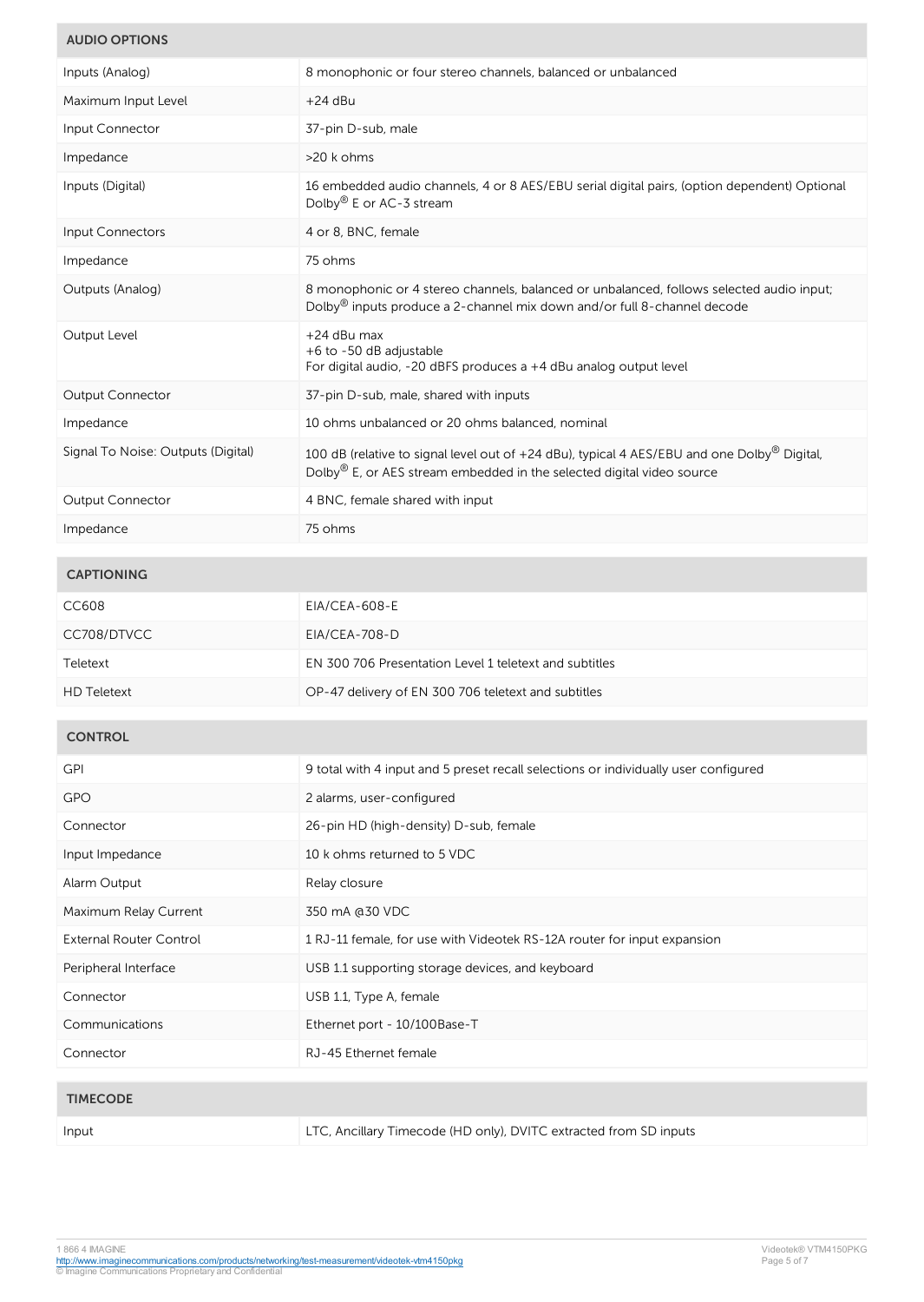# **DISPLAY**

| General                      | A quadrant display for viewing an input on up to 4 different displays as picture, waveform,<br>vector, audio, alarm status, timing, optional eye pattern, simultaneously or individually as a full-<br>screen display of each separately. Additional data analyzer display for pixel analysis. Also view<br>multiple waveform and vectors of the same or different inputs |
|------------------------------|---------------------------------------------------------------------------------------------------------------------------------------------------------------------------------------------------------------------------------------------------------------------------------------------------------------------------------------------------------------------------|
| Waveform                     | Composite, YC <sub>B</sub> C <sub>R</sub> or RGB, parade/overlay of like formats                                                                                                                                                                                                                                                                                          |
| Sweep Time Base              | 1 or 2 H, with x1, x5 and x10 horizontal magnification, 1 or 2 V with x1, x5 and x25 horizontal<br>magnification                                                                                                                                                                                                                                                          |
| <b>Waveform Accuracy</b>     | $≤1%$                                                                                                                                                                                                                                                                                                                                                                     |
| Waveform Frequency Response  | Analog:<br>25 Hz to 5.75 MHz within $\pm 1\%$ of amplitude at 50 kHz<br>SD:<br>+0.5% to 5.75 MHz Y<br>$\pm$ 0.5% to 2.50 MHz C <sub>B</sub> , C <sub>R</sub><br>HD:<br>+0.5% to 30 MHz Y<br>$\pm$ 0.5% to 15 MHz C <sub>B</sub> , C <sub>R</sub>                                                                                                                          |
|                              |                                                                                                                                                                                                                                                                                                                                                                           |
| <b>POWER REQUIREMENTS</b>    |                                                                                                                                                                                                                                                                                                                                                                           |
| Power Input                  | 90 to 260 VAC, 50/60 Hz                                                                                                                                                                                                                                                                                                                                                   |
| Power Consumption            | 180 VA                                                                                                                                                                                                                                                                                                                                                                    |
| <b>MECHANICAL</b>            |                                                                                                                                                                                                                                                                                                                                                                           |
| Dimensions (H x W x D)       | 1.75 x 19.0 x 19.0 in. (4.5 x 48.3 x 48.3 cm)                                                                                                                                                                                                                                                                                                                             |
| <b>ENVIRONMENTAL</b>         |                                                                                                                                                                                                                                                                                                                                                                           |
| <b>Operating Temperature</b> | 32° to 113° F (0° to 45° C)                                                                                                                                                                                                                                                                                                                                               |
| Storage Temperature          | $-40^{\circ}$ to 149° F (-40° to 65° C)                                                                                                                                                                                                                                                                                                                                   |
| Humidity                     | 85% maximum (non-condensing)                                                                                                                                                                                                                                                                                                                                              |
| Operating Altitude           | To 6,562 ft (2,000 m) above sea level                                                                                                                                                                                                                                                                                                                                     |
| Polution Degree              | 2                                                                                                                                                                                                                                                                                                                                                                         |
| <b>Standard Accessories</b>  | Operator's manual on CD<br>GPI/LTC breakout terminal board<br>DVI to VGA adapter<br>Rackmount kit<br>Power cord*<br>Spyderweb II software on CD<br>*North America cord supplied unless optional cord selected at time of order                                                                                                                                            |

# **Ordering Information**

**Contract Contract** 

| <b>PACKAGE DESCRIPTIONS</b> |                                                                                         |
|-----------------------------|-----------------------------------------------------------------------------------------|
| VTM4150PKG                  | VTM Series rasterizer package supporting four picture display with HD/SD-SDI inputs     |
| VTM4150PKG-3G               | VTM Series rasterizer package supporting four picture display with 3Gb/HD/SD-SDI inputs |